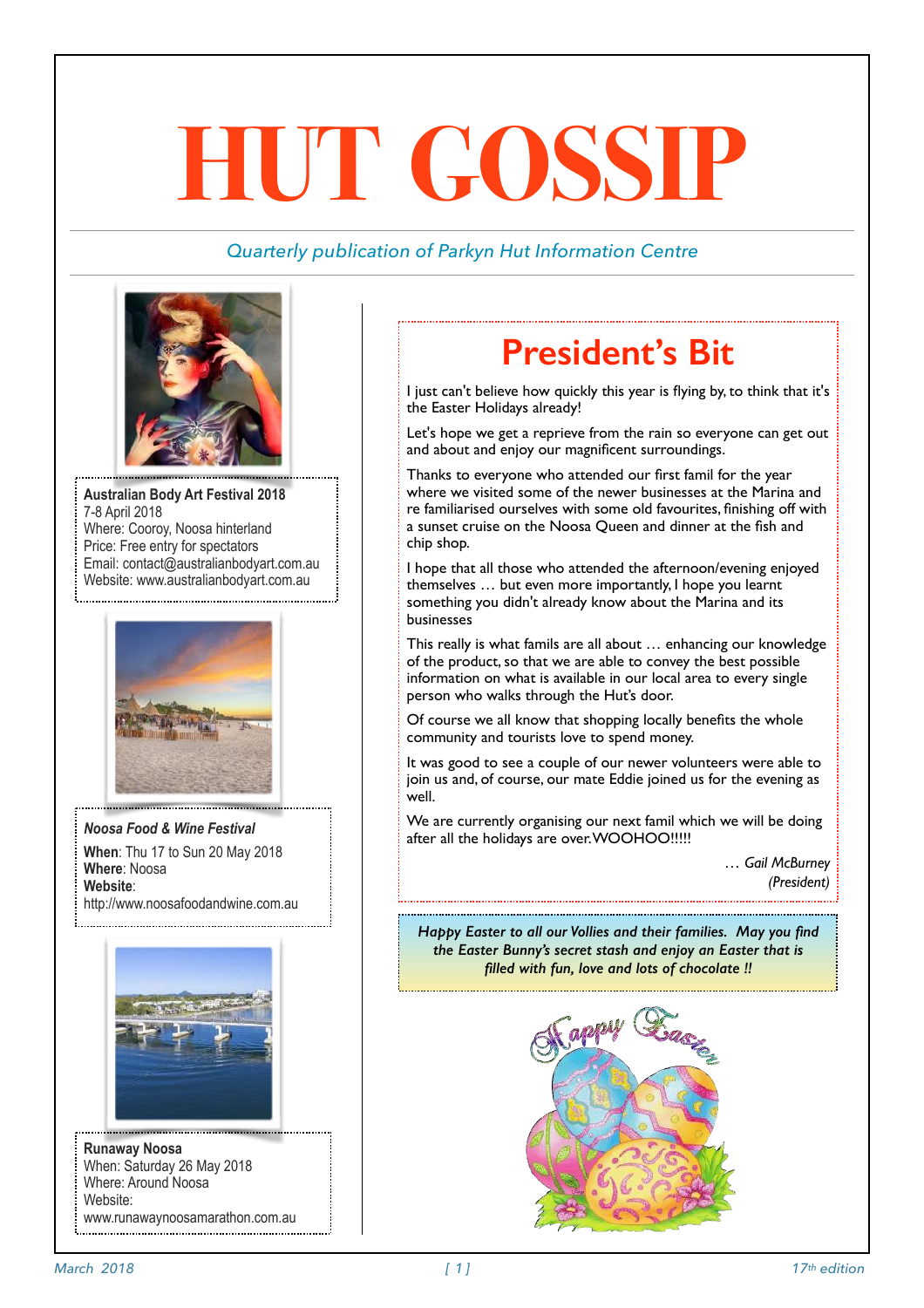#### Did you know?

Tewantin says Farewell to Volunteering Soldiers

Always proud and community focussed, the people of Tewantin paid their respects to volunteering soldiers before they left to fight for their country. It was hard to see men leave the small town.

The potential loss of the skills and expertise of Mr. W. Olds was voiced by Mr. F.T. Nicholas and Mr. A.T. Smith on behalf of the community. In a letter to Mr. Olds, dated 24 September, 1916, a heartfelt request implored Mr. Olds to reconsider his intention to enlist. They strongly declared that everyone understood Mr. Olds sentiments and they agreed with every man

> *…at the present time assisting the Empire in its great struggle for the prevention of what appears the slavery of the World to an ambitious attempt of the German Empire to control the whole universe.*

However, they believed that Mr. Olds would be of more assistance to the war effort by staying in Tewantin. His skills in keeping the small fleet of 21 motor boats, mostly fishing vessels, in good repair as well as commercial and domestic engines, was essential for the community's endeavour '*to supply the public with the necessities of living'.* Without Mr. Olds, they continued persuasively, the boats would have to be sent elsewhere to be repaired and could be out of action for days or weeks instead of a few hours.

Mr. Olds and his brother did join up. Nevertheless, it is a tribute to the Olds' family business that the people of Tewantin felt so strongly about his work. Everyone was affected by wartime restrictions and hardships in many different ways.



For the Tewantin and Cootharaba district, 26th August, 1916 became known as 'King's Day' to boost the war funds effort. In the grounds of the school and inside there were plenty of activities, fun and games for all ages, raffles, auctions and wonderful cakes, confectionary and hand-made local crafts for sale. Dancing commenced in the evening. Around 80 residents attended to dance the night away and to hear patriotic speeches in the intervals. During the evening, two departing soldiers, Fred Juler and Edgar Johns were presented with engraved wrist watches. The men were wished a safe return to Tewantin. It was mentioned that their example in volunteering '*would give the necessary courage to others who are undecided'.* 

> *… Jan King Historian*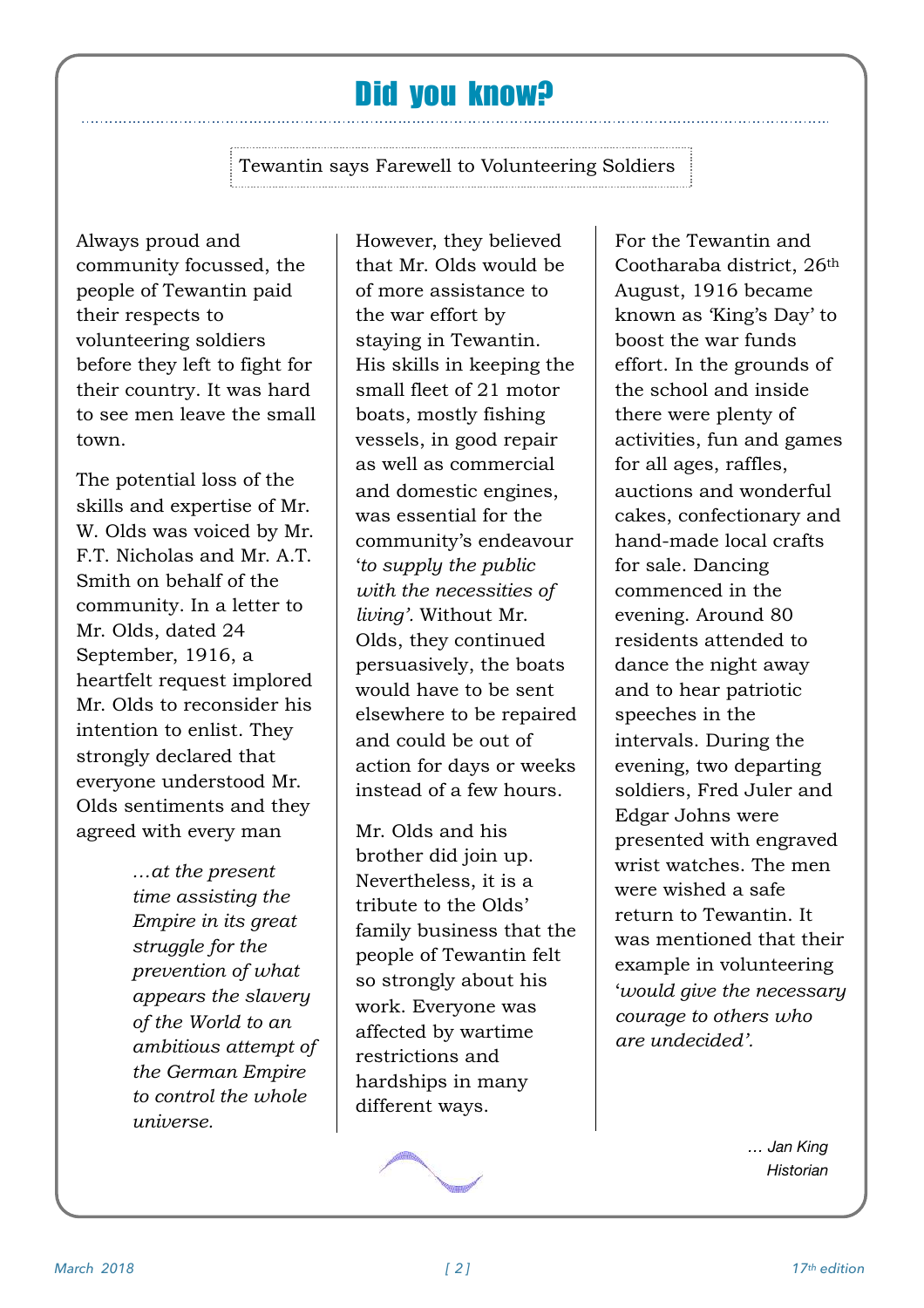#### Queens Baton Relay - Tewantin

*Travelling through Queensland on its journey from London to the Gold Coast 2018 Commonwealth Games, the Queen's Baton Relay has brought together iconic Australians, community leaders and everyday heroes from all walks of life.* 

*Among the baton bearers were some Noosa Masters Swimming Club members who encapsulate the community pride the Commonwealth Games inspires. Hundreds turned out to watch history in the making as the 2018 Commonwealth Games Queen's Baton Relay made its journey through Cooroy, Tewantin, Noosaville and Noosa Heads streets.*

*Australia is a very inclusive country and the Baton carries a strong message of inclusivity, diversity and community. Among the local baton bearers chosen to take part in the once-in-a-lifetime event, were Noosa Masters Jana Clancy, Tony Frost and Clinton (+ mother Sue) Stanley.*

*All the baton bearers had a very special story to tell and are role models for our community. Most volunteer because they want to give something back to the community. "If you live in the community and are part of it, you should want to give something back".*





HERITAGE TRAIL AND TOURIS INFORMATION CENTRE



### **Noosa Food & Wine Festival**

RACQ Members save 20% on entry to Festival Village on Saturday 19 May & Sunday 20 May 2018. Enjoy live cooking demonstrations by visiting celebrity chefs, sample wines from across Australia and savour a Taste of Noosa from some of the region's favourite restaurants.

#### **[BUY TICKETS](http://click.email.racq.com.au/?qs=8e18afb99d39760688321a996cad52f9ab39c61a030b785be04d531c552de785d06b37899cce8651342e4e82e75f0894d64a5a69ecaf34a4)**

*… Ed*

**INFORMATION OF THE SECOND CONSUMING**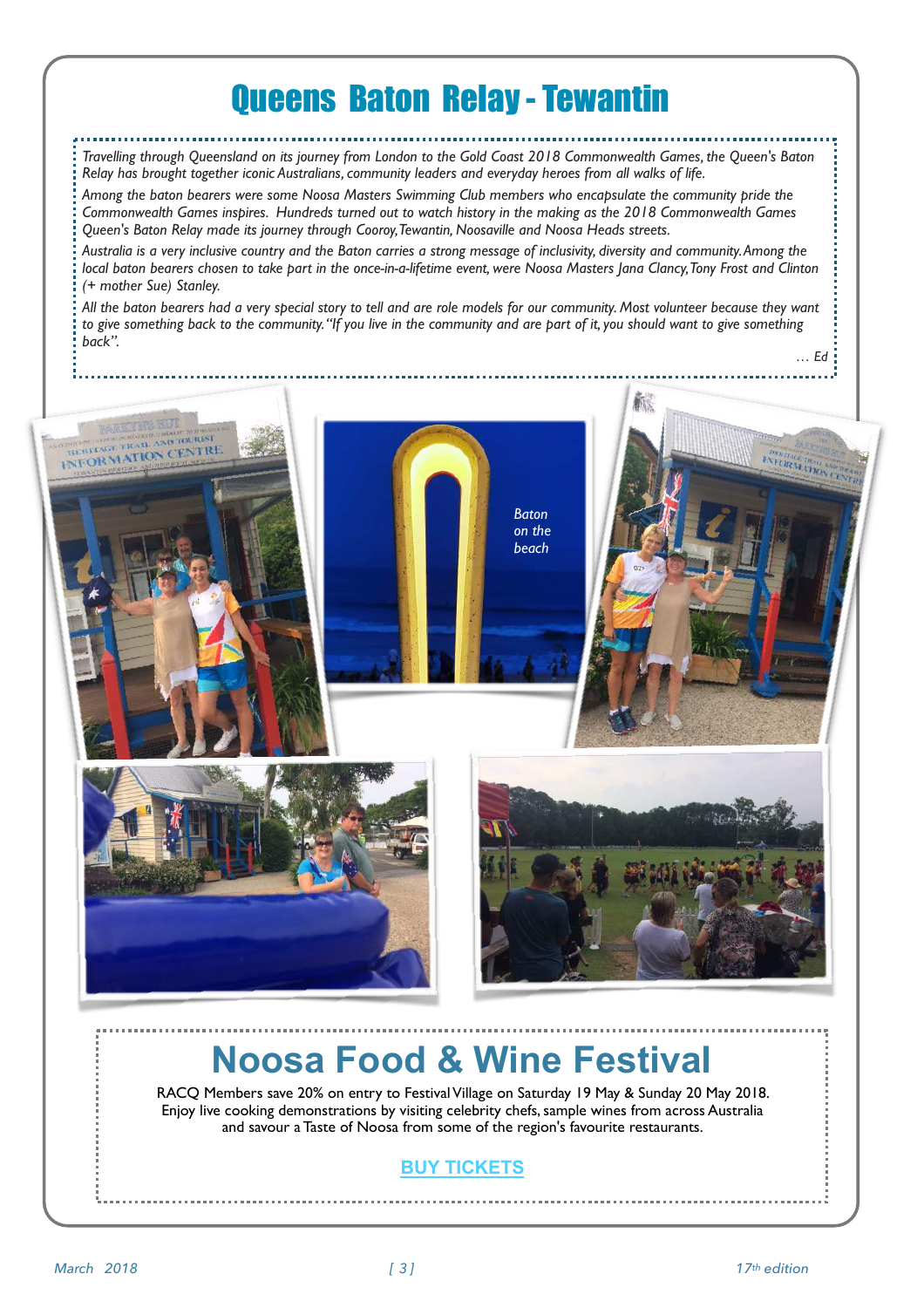## Parkyn Hut Marina Famil Thursday, 1 March 2018

What a great learning experience this was! We renewed acquaintance with many of the long established businesses around the Marina and were introduced to a few newbies, notably the Gelateria (sooo good) and a great new BBQ/Pizza Hire Boats, River Fishing Tour Boat and up-to-date Hire your own Fishing Boat business. They all deserve all the support we can give them. Last but by no means least, we renewed our acquaintance with the Noosa Queen & its owner Chris during a wonderful Sunset Cruise during which we were rewarded with a wonderful sunset over the lake, swooping raptors, kangaroos taking their last snacks before turning in for the night and finally ... a wonderful fat moon rise. A famil to treasure. Thanks Gail and Davina for organising it all for us!

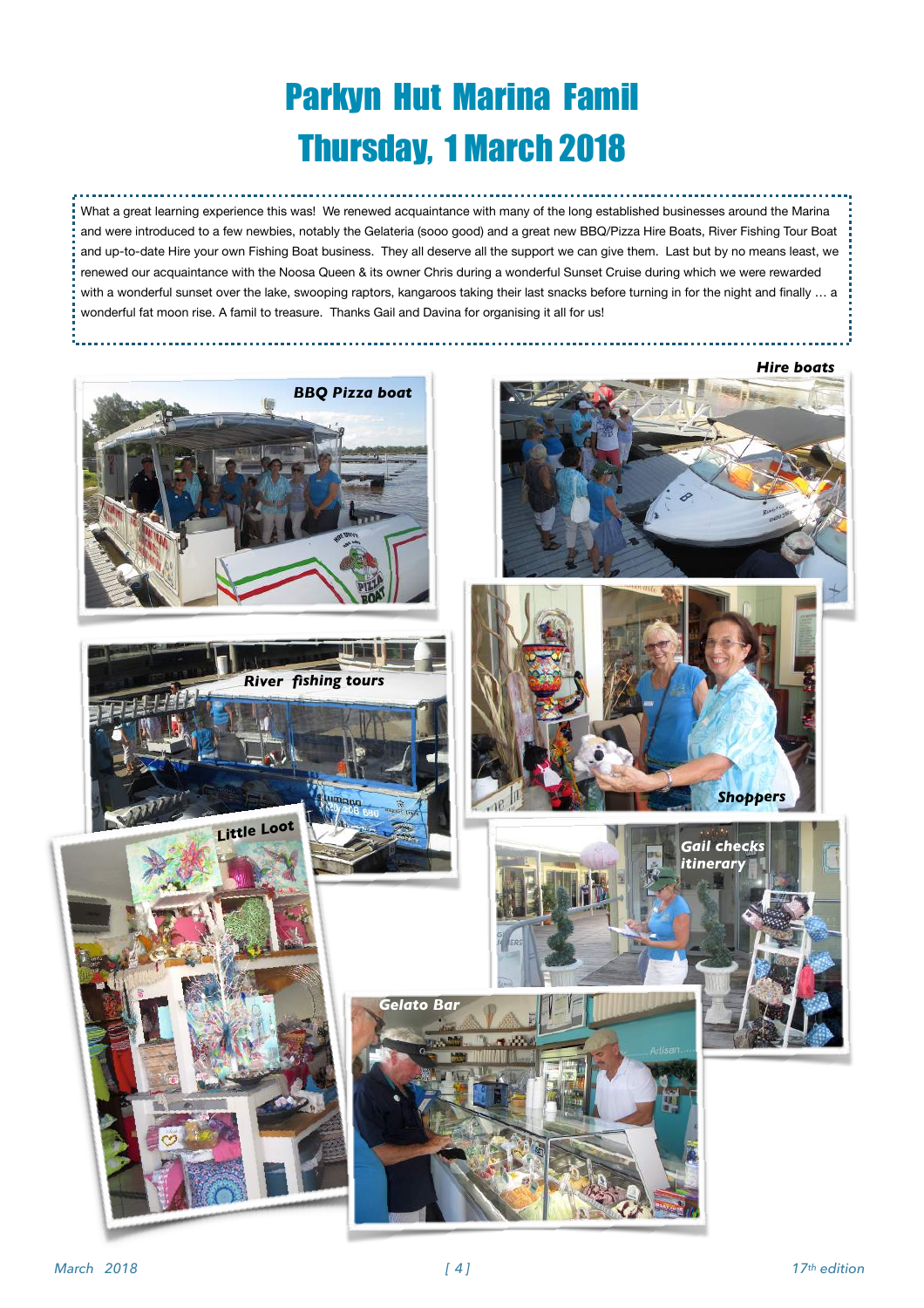### Parkyn Hut Marina Famil















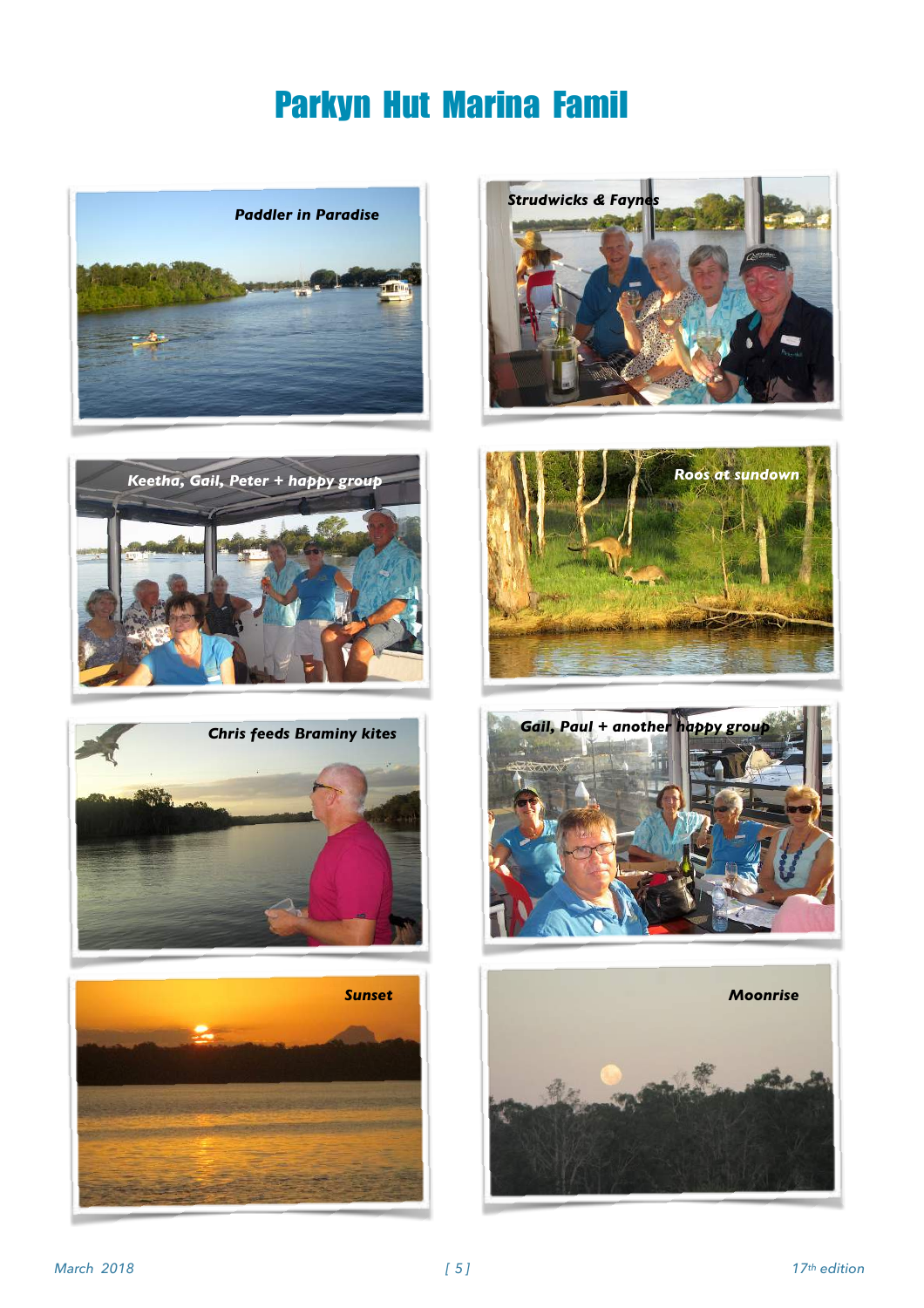#### New to do in Noosa



See Noosa from the air on a [helicopter adventure tour with Airborne](http://www.visitnoosa.com.au/members/airborne-solutions)  [Solutions](http://www.visitnoosa.com.au/members/airborne-solutions), including scenic flights from beach to hinterland, Food and Wine Tours, Heli Pub Crawls and a two-day Granite Belt Vineyard Explorer tour.

Explore the beautiful Noosa River with [Nauticycle Noosa](https://nauticycle.com/) (pictured), a unique way to get around the calm waters – take yourself on an easy 30 minute or 1hr ride.

[Water Pistols Surfboards](https://www.waterpistols.com.au/) are a new surfboard and coffee shop in Noosa Junction, creating innovative, high performance surfboards and serving great, healthy food and coffee.

Have fun with the new 4-seater electric pedal boats with [Eco Noosa River](https://www.facebook.com/MaluOsEcoBoatHire/)  [Adventures.](https://www.facebook.com/MaluOsEcoBoatHire/)

Learn to make your own guitar while enjoying a great coffee and admiring custom and handmade guitars at [Walton Guitars and Coffee Showroom](https://waltonguitarsandcoffeecom.wordpress.com/) in Noosa Heads.

And learn to build your own surfboard at a [Bare Naked Wooden Surfboards](http://www.barenakedboards.com.au/) workshop (see [Surf in Noosa article](http://www.visitnoosa.com.au/discover-noosa-articles/march2018-surf-noosa) above).

Wind down on Sunday afternoons with live music at the Piano Bar at Noosa Convention Centre, Noosa Lakes Resort, Tewantin, noon to 5pm, just a short stroll from Noosa Marina and overlooking Noosa River and Lake Doonella.

Feel fantastic with Whole Body Cryotherapy, Localised Cryotherapy and Cryofacials at [Flocryo](https://flocryo.com.au/), now in the heart of Noosa.



### New Eats in Noosa

From brews to burgers and funky new bistros, try these new eats and drinks in Noosa.

The Noosa Brewery Trail is new from [Sunshine Coast Craft Beer Tours](http://www.visitnoosa.com.au/members/sunshine-coast-craft-beer-tours) who take you on a delicious tour of 3 Noosa breweries – the new Land & Sea in Noosaville, Eumundi Brewery at the Imperial Hotel and Copperhead Brewery in Cooroy (pictured). Go behind the scenes, meet the brewers and sample fresh, local beer (includes transport).

[Grill'd](http://www.visitnoosa.com.au/members/grilld-burgers) hashas opened in Hastings Street, serving healthy burgers with ethically produced and locally sourced products.

Circa Cooroy is a cool, new bistro and patisserie in the Noosa hinterland, open Wednesday to Saturday for lunch and dinner and on Sunday for lunch with wood-fired pizzas and house-baked treats.

Larder & Baked, new in Noosa Junction has breakfast, fresh salads, lunch and quick bites to take away, as well as coffee and drinks in a gorgeous new setting.

[Amamoor Lodge](http://www.visitnoosa.com.au/country-drive-all-listings/amamoor-lodge) on the [Noosa Country Drive](http://www.visitnoosa.com.au/country-drive) has a new Lazy Lunch series, intimate events for up to 24 people at their beautiful country B&B near the Noosa hinterland, serving local produce - book for an evening under the stars, Taste of Christmas in July and more.

Further on from the Noosa Country Drive and into the Mary Valley, [Kandanga Kitchen](http://www.visitnoosa.com.au/country-drive-all-listings/kandanga-kitchen) at 93 Main St, Kandanga, serves local, chemical-free, seasonal foods for breakfast and lunch.

Get a taste of [The Mary Valley Rattler,](http://www.visitnoosa.com.au/members/mary-valley-rattler) a historic steam train experience re-opening this year, with free tours of the historic station, and the new station café now open in Gympie, about 40 mins from Noosa.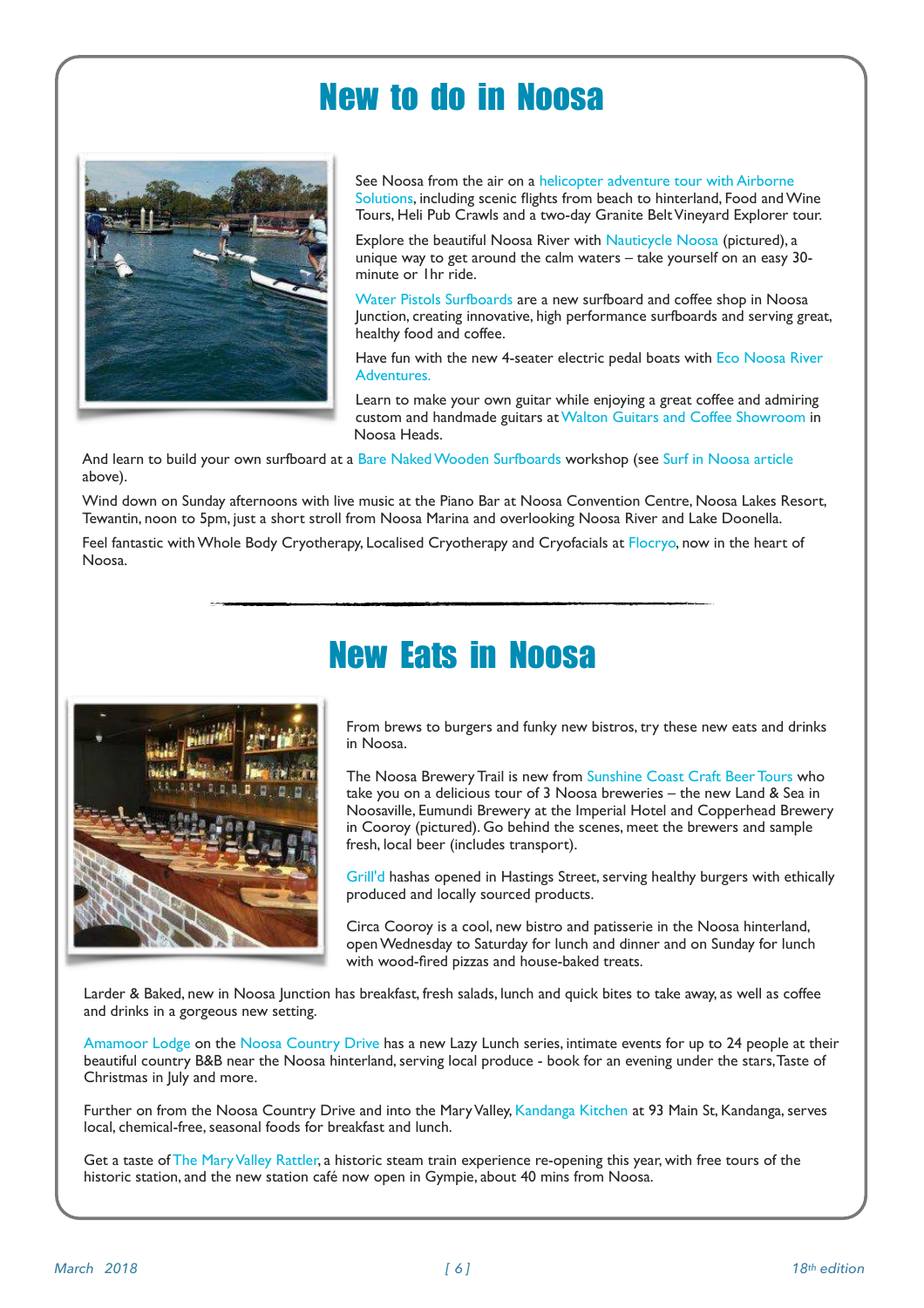#### Calendar of Major Events Noosa 2018

APRIL 7 - 8 April Australian Body Art Festival

21 April Noosa Vegan Festival

MAY 12 May Cooroy Fusion Festival

12 - 14 May Ultraman Australia

17 - 20 May Noosa Food & Wine Festival

26 – 27 May Runaway Noosa Marathon

**JUNE** 9 June Australian National Busking Championships

JULY 20 - 29 July Noosa Alive!

22 July King of the Mountain Festival

AUGUST 11 - 12 August Noosa Strade Bianche

17 - 26 August Noosa Open Studios

26 August Noosa Classic

**SEPTEMBER** 24 August - 2 September Noosa Jazz Party

**OCTOBER** 4 - 7 October Noosa Surf Film Festival



11 - 14 October Noosa International 7's Rugby

13 – 14 October Wild Women Adventure Race

25 - 28 October Noosa International Film Festival NOVEMBER 31 October - 4 November Noosa Triathlon Multi Sport Festival

10 - 17 November Noosa Festival of Motoring

**DECEMBER** 11 December Noosa Golf Club Legends Pro-Am

31 December New Year's Eve Fireworks in Noosa

### Sunshine Coast 2018 Festival Fun

May - In case you missed it, *The Big Pineapple Music Festival* program has been announced, as well they are excited to promote some new pre-pitched tent options for travellers.

**June** – Break out the Brylcrea.m and Bobby-Sox and check out the **Downunder Beachfest**, one of the biggest events held in Caloundra each year, entries are open now for cars – Hot Rods, Motorcycles, Vintage caravans…. anything cool pre-1983.

**July** – [Queensland Garden Expo](https://qld.us5.list-manage.com/track/click?u=9c26a4df735d5503cb9a5e5d6&id=d6fa09f554&e=87493d928b) is on again at the Nambour Showgrounds for the green thumbs.

**August** - With 10 arts-fuelled days to connect, disrupt and delight through arts, culture and creativity throughout the Sunshine Coast, make sure you subscribe to the [Horizon Festival t](https://qld.us5.list-manage.com/track/click?u=9c26a4df735d5503cb9a5e5d6&id=4e8ab2f15f&e=87493d928b)o stay up to date with announcements.

**September** - This year the [Caloundra Music Festival](https://qld.us5.list-manage.com/track/click?u=9c26a4df735d5503cb9a5e5d6&id=95fd0905bb&e=87493d928b) falls in the middle of the school holidays, so make sure you plan around that. [Applications](https://qld.us5.list-manage.com/track/click?u=9c26a4df735d5503cb9a5e5d6&id=80e515a496&e=87493d928b) are currently open for artists, sponsors, and even an internship.



#### **Rail closures**

Queensland Rail and TransLink want to build closer links with event organisers to ensure early communication about track closures to help minimise impacts for local events. They are committed to providing early notifications and advice of the impacts of our essential railway upgrades and improvements, where closures are planned up to 12 months in advance.

You access the trackwork [Calendar online](https://qld.us5.list-manage.com/track/click?u=9c26a4df735d5503cb9a5e5d6&id=f875e57f7e&e=87493d928b). Email [CommunityEngagement@qr.com.au](mailto:CommunityEngagement@qr.com.au) to be added to the mailing list to receive an updated closures calendar each month.